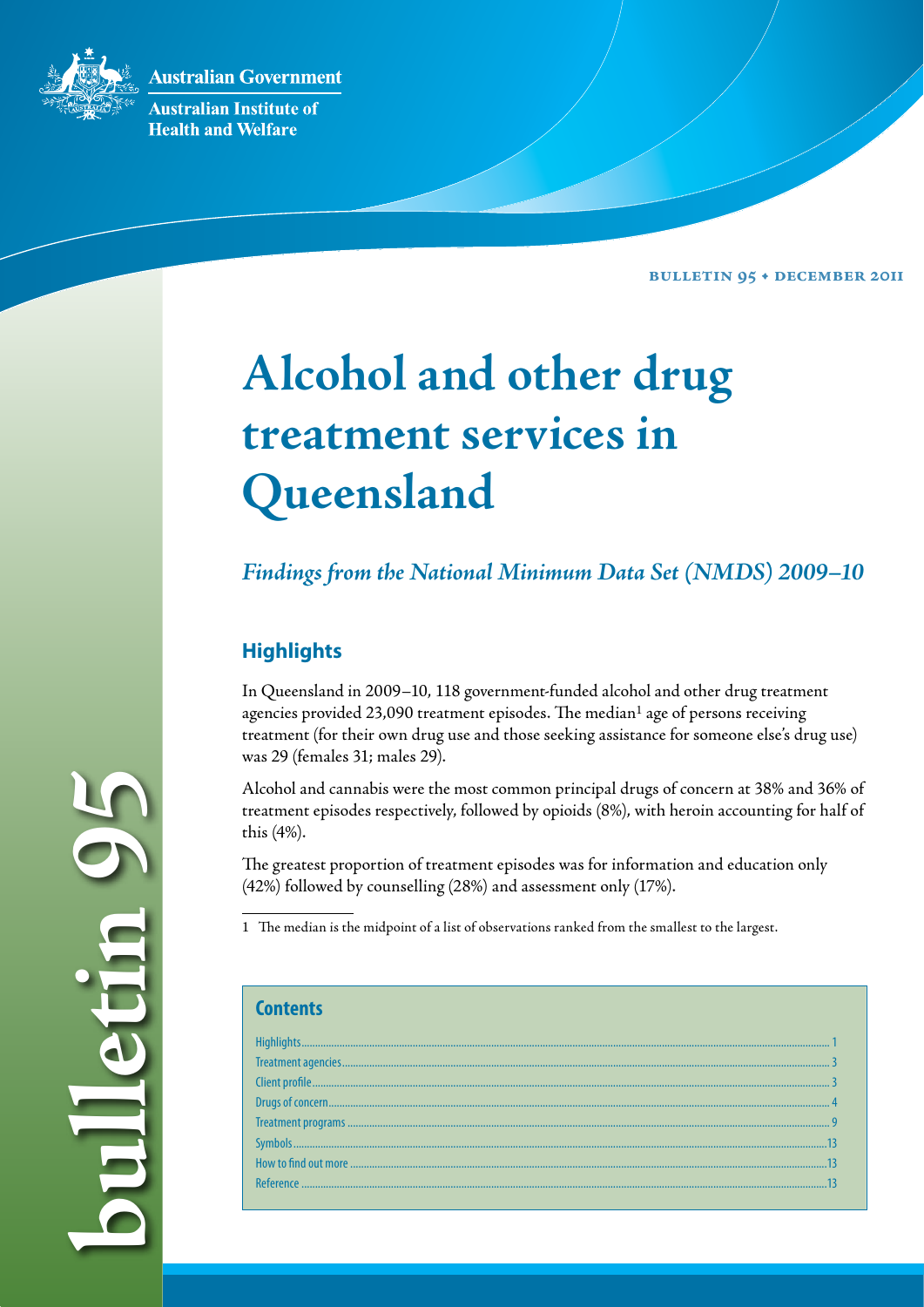#### **About this bulletin**

This bulletin summarises the main findings from the 2009–10 Alcohol and Other Drug Treatment Services (AODTS) NMDS data for government and non-government alcohol and drug services in Queensland. This is the second AODTS–NMDS state bulletin provided for Queensland. In previous years, Queensland did not provide comprehensive data on the alcohol and drug treatment services delivered by non-government organisations (NGOs). In 2007, Queensland Health funded the establishment of the Queensland Network of Alcohol and Drug Agencies (QNADA), the peak body for NGOs that provide alcohol and drug services. One of the key objectives for QNADA was the establishment of a database to collect data for the AODTS–NMDS. It is expected that this database will enable a more comprehensive data set to be submitted to the AIHW in future.

More detailed information about the 2009–10 national collection and its findings is in the publication *Alcohol and other drug treatment services in Australia 2009–10: report on the National Minimum Data Set* (AIHW 2011). This report, further publications and interactive data, can be accessed online at <www.aihw.gov.au/drugs>.

#### **Scope of the AODTS–NMDS**

The agencies and clients that were in scope for the 2009–10 AODTS–NMDS collection were:

- • all publicly funded (at state, territory and/or Australian Government level) government and non-government agencies that provide one or more specialist alcohol and/or other drug treatment services.
- • all clients who had completed one or more treatment episode at an alcohol and other drug treatment service that was in scope from 1 July 2009 to 30 June 2010.

It is important to note that the AODTS–NMDS collection includes pharmacotherapy clients only when they receive both pharmacotherapy and another type of treatment (from the same treatment agency). Pharmacotherapy-only clients are reported under the National Opioid Pharmacotherapy Statistics Annual Data (NOPSAD) collection*.* 

For a complete list of clients and agencies excluded from the AODTS–NMDS, see AIHW 2011.

#### **Collection count: closed treatment episodes**

The unit of measurement in this bulletin is the 'closed treatment episode'. A closed treatment episode refers to a period of contact, with defined start and end dates, between a client and a treatment agency. It is possible that more than one treatment episode may be in progress for a client at any one time, therefore the number of closed treatment episodes captured in the AODTS–NMDS does not equate to the total number of persons in Australia receiving treatment for alcohol and other drugs.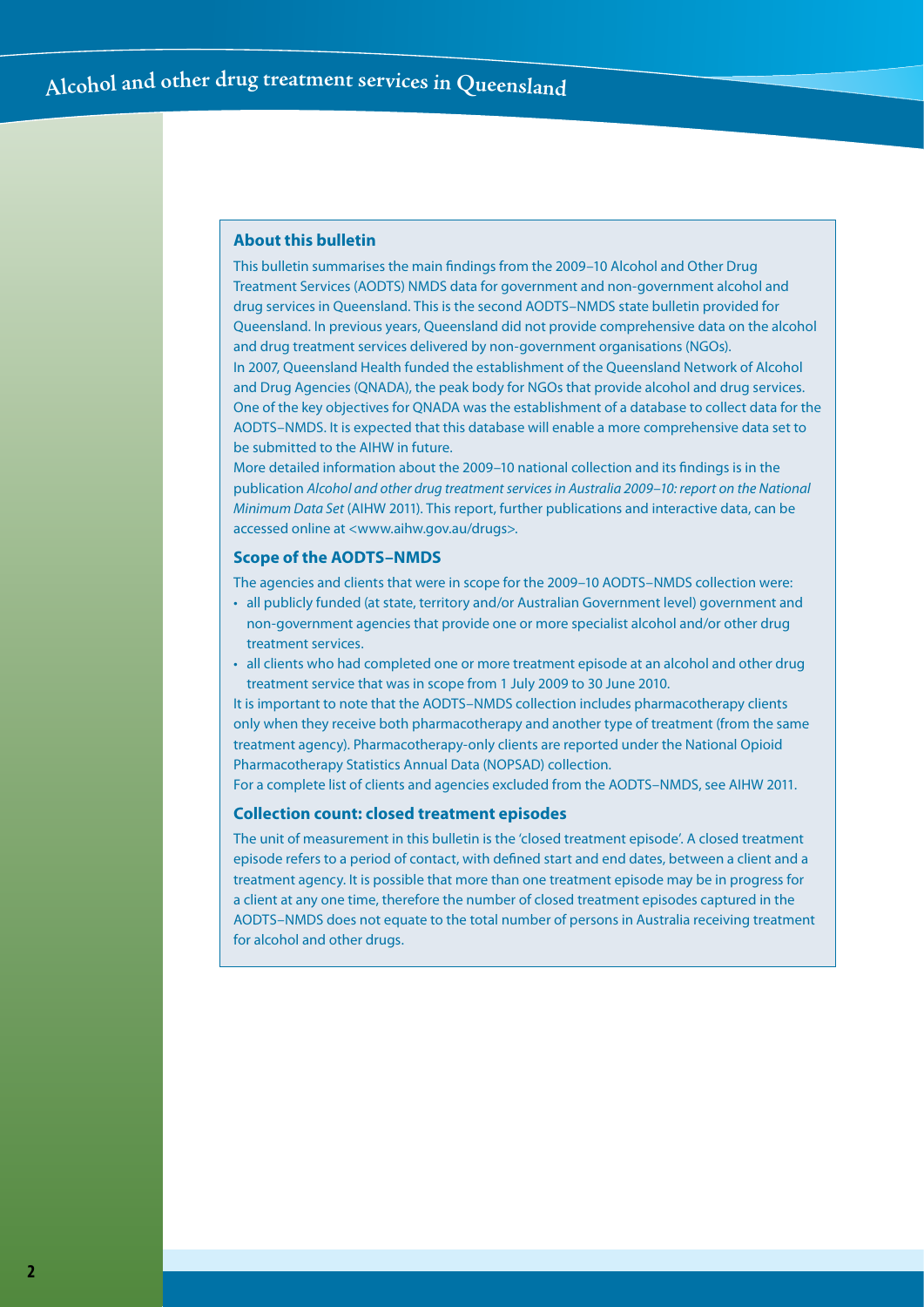# **Treatment agencies**

Throughout Australia, 671 government-funded alcohol and other drug treatment agencies supplied data for 2009–10. Of these agencies, 118 were in Queensland (of which 67 were non-government agencies). Treatment agencies in Queensland were more likely to be in *Major cities* (40%) than other geographical areas.

# **Client profile**

In Queensland, there were 23,090 closed treatment episodes in alcohol and other drug treatment services reported in the 2009–10 AODTS–NMDS collection. The vast majority (99%) of closed treatment episodes in Queensland involved clients seeking treatment for their own drug use. The remaining 1% involved clients seeking treatment related to another person's alcohol or other drug use.

## **Age and sex**

The overall proportions of male and female clients in Queensland (71% and 29%, respectively) differed slightly from the national proportions (67% and 33%, respectively).

In Queensland, the median age of persons receiving treatment for their own drug use was 29. Of people seeking treatment for someone else's drug use, the median age was 45.

Over one-third (35%) of all closed treatment episodes in Queensland were for clients aged 20–29, and one-quarter (25%) were for clients aged 30–39.

## **Special population groups**

The proportion of treatment episodes involving clients who identified as Aboriginal and Torres Strait Islander, was slightly higher in Queensland (15%) compared with the national figure (13%). Treatment data for Aboriginal and Torres Strait Islander people need to be interpreted with caution due to the fact that the majority of Australian Government-funded Aboriginal and Torres Strait Islander substance use specific services or primary health care services are not included in the AODTS–NMDS collection. Also, Indigenous status was not stated in 8% of episodes in Queensland.

Over eight in ten (86%) of closed treatment episodes in Queensland were for clients born in Australia and almost all (98%) were for clients whose preferred language was English.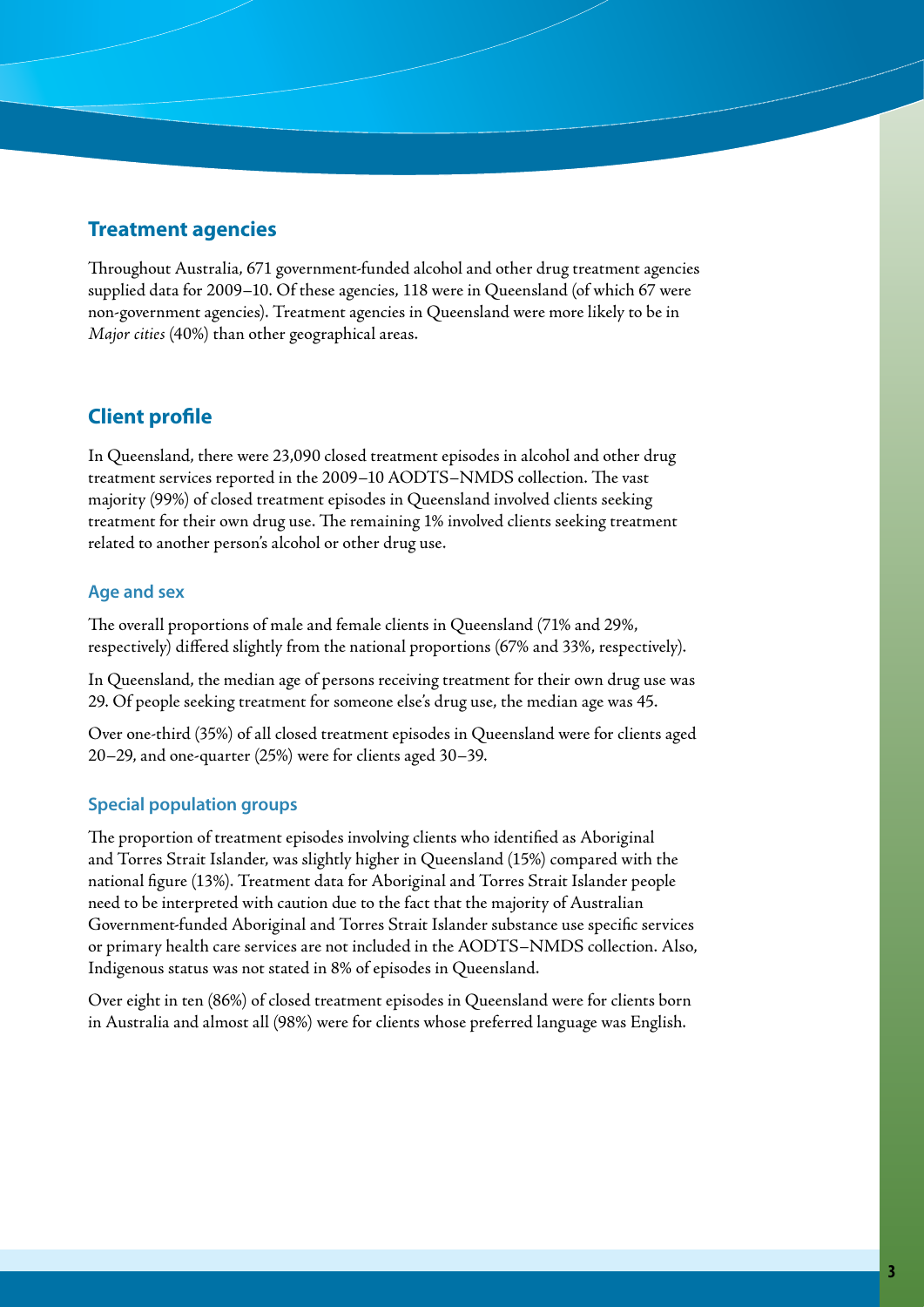# **Drugs of concern**

This section reports only on the 22,835 closed treatment episodes where clients were seeking treatment for their own alcohol or other drug use in Queensland.

#### **Principal drug of concern**

The principal drug of concern refers to the main substance that the client stated led them to seek treatment from an alcohol and other drug treatment agency. In Queensland in 2009–10, alcohol (38%) and cannabis (36%) were the most common principal drugs of concern, followed by opioids (8%), nicotine (6%) and amphetamines (6%) (Table 1).

Nationally, alcohol was the most common principal drug of concern (48%), followed by cannabis (23%), opioids (15%, with heroin accounting for 10%) and amphetamines (7%).

The proportion of treatment episodes related to alcohol in Queensland increased between 2008–09 and 2009–10 (from 36% to 38%), but was less than the national proportion of alcohol-related episodes (48%). The proportion of episodes for cannabis treatment have remained stable at 36% between 2008–09 and 2009–10, while treatment episodes where amphetamines was the principal drug of concern have declined (8% to 6%).

|                                     | Queensland <sup>(b)</sup> |               |               |               |               |               |               |               |                      | <b>Total (Australia)</b><br>$2009 - 10$ |  |
|-------------------------------------|---------------------------|---------------|---------------|---------------|---------------|---------------|---------------|---------------|----------------------|-----------------------------------------|--|
| <b>Principal drug of</b><br>concern | 2002<br>$-03$             | 2003<br>$-04$ | 2004<br>$-05$ | 2005<br>$-06$ | 2006<br>$-07$ | 2007<br>$-08$ | 2008<br>$-09$ | 2009<br>$-10$ |                      | Percent Number                          |  |
| Alcohol                             | 24.6                      | 26.3          | 26.4          | 27.9          | 33.7          | 33.8          | 35.8          | 37.6          | 47.9                 | 67,450                                  |  |
| Amphetamines                        | 8.9                       | 10.3          | 8.7           | 10.2          | 9.9           | 8.8           | 7.7           | 5.9           | 7.1                  | 10,038                                  |  |
| <b>Benzodiazepines</b>              | 1.1                       | 1.0           | 0.8           | 0.9           | 1.0           | 1.0           | 1.0           | 1.0           | 1.6                  | 2,238                                   |  |
| Cannabis                            | 50.4                      | 39.5          | 42.8          | 41.1          | 36.8          | 36.8          | 36.4          | 36.4          | 23.2                 | 32,676                                  |  |
| Cocaine                             | 0.2                       | 0.1           | 0.1           | 0.2           | 0.2           | 0.2           | 0.2           | 0.3           | 0.4                  | 595                                     |  |
| Ecstasy                             | 0.4                       | 0.5           | 0.7           | 1.0           | 1.4           | 2.2           | 2.3           | 1.7           | 0.8                  | 1,107                                   |  |
| Nicotine                            | 2.8                       | 4.4           | 6.3           | 6.6           | 6.4           | 6.1           | 6.1           | 6.0           | 1.8                  | 2,553                                   |  |
| <b>Opioids</b>                      |                           |               |               |               |               |               |               |               |                      |                                         |  |
| Heroin                              | 5.4                       | 7.6           | 5.2           | 4.3           | 3.3           | 4.1           | 3.8           | 3.6           | 9.9                  | 13,882                                  |  |
| Methadone                           | 1.7                       | 2.4           | 1.2           | 0.8           | 0.9           | 0.7           | 0.7           | 0.6           | 1.4                  | 1,907                                   |  |
| Morphine                            |                           |               | 2.6           | 1.6           | 1.6           | 1.6           | 1.7           | 1.3           | 1.2                  | 1,751                                   |  |
| Total opioids <sup>(c)</sup>        | 7.1                       | 10.0          | 10.0          | 8.1           | 7.5           | 8.0           | 7.9           | 7.9           | 14.7                 | 20,709                                  |  |
| All other drugs <sup>(d)</sup>      | 4.5                       | 7.8           | 4.1           | 4.0           | 3.0           | 3.1           | 2.5           | 3.5           | 2.4                  | 3,403                                   |  |
| Not stated                          |                           |               |               |               |               |               |               |               |                      |                                         |  |
| Total (per cent)                    | 100.0                     | 100.0         | 100.0         | 100.0         | 100.0         | 100.0         | 100.0         | 100.0         | 100.0                | $\ddot{\phantom{0}}$                    |  |
| Total (number)                      | 13,683                    | 17,912        | 19,743        | 24,159        | 24,885        | 26,332        | 24,984        | 22,835        | $\ddot{\phantom{0}}$ | 140,769                                 |  |

#### **Table 1: Principal drug of concern(a), Queensland(b) and Australia, 2003–04 to 2009–10 (per cent)**

(a) Excludes treatment episodes for clients seeking treatment for the drug use of others.

(b) Numbers of episodes for Queensland have increased over time partly through improvements in data collection. However, time series comparisons should be made with caution because of concerns regarding data completeness.

(c) Total opioids includes the balance of opioids according to the Australian Standard Classification of Drugs of Concern (ASCDC).

(d) Includes balance of principal drugs of concern coded according to the ASCDC.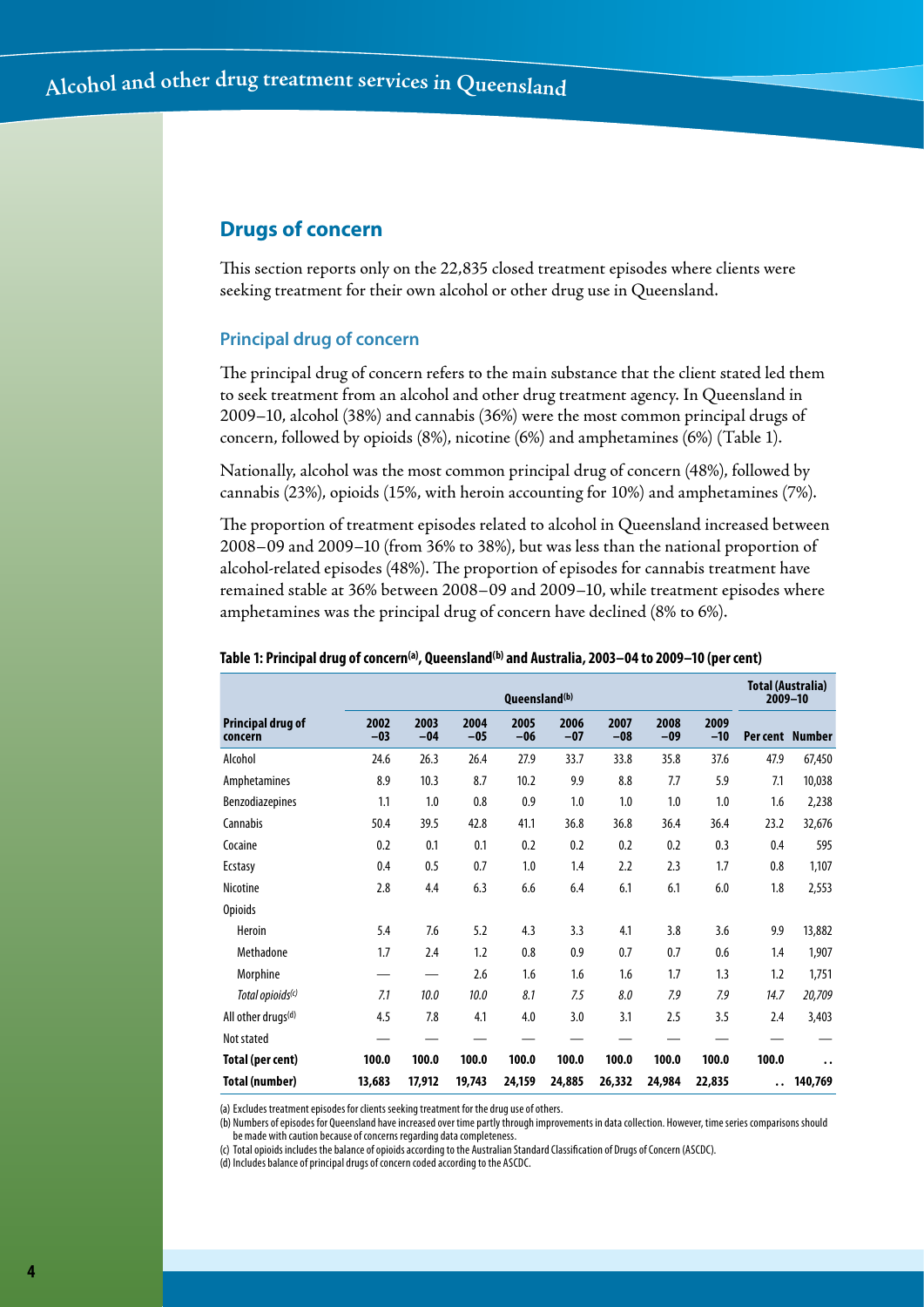## **Age and sex**

The principal drug of concern varied between age groups in Queensland. For clients aged 10–19 and 20–29, cannabis was the most common principal drug of concern (61% and 43% of episodes, respectively), while alcohol was the most common principal drug of concern for clients in all other age groups. The greatest proportion of treatment episodes was for those aged 20–29 (35%).

Males accounted for a larger proportion of treatment episodes for all drug types compared with females. The smallest difference between the sexes was treatment for benzodiazepines (54% males and 46% females) and the largest difference was for cocaine (88% males and 12% females).

## **Special population groups**

In 2009–10, treatment episodes in Queensland involving clients who identified as Aboriginal and Torres Strait Islander were most likely to include alcohol as the principal drug of concern (54%, compared with 33% for non-Indigenous Australians), followed by cannabis (26%, compared with 40% for non-Indigenous Australians) or other drugs (11%).

#### **All drugs of concern**

Clients can report up to five drugs of concern in addition to the principal drug of concern.. Over half (52%) of all treatment episodes in Queensland involved at least one other drug of concern (in addition to the principal drug of concern).

A breakdown of all drugs of concern by drug type is in Figure 1. Alcohol was reported as the principal drug of concern in 38% of episodes, but was reported as a drug of concern (either principal or other) in 57% of treatment episodes. Similarly, nicotine was reported as the principal drug of concern in 6% of episodes, but was reported as a drug of concern in 24% of treatment episodes.



**Figure 1: Principal drug of concern and all drugs of concern, Queensland, 2009–10**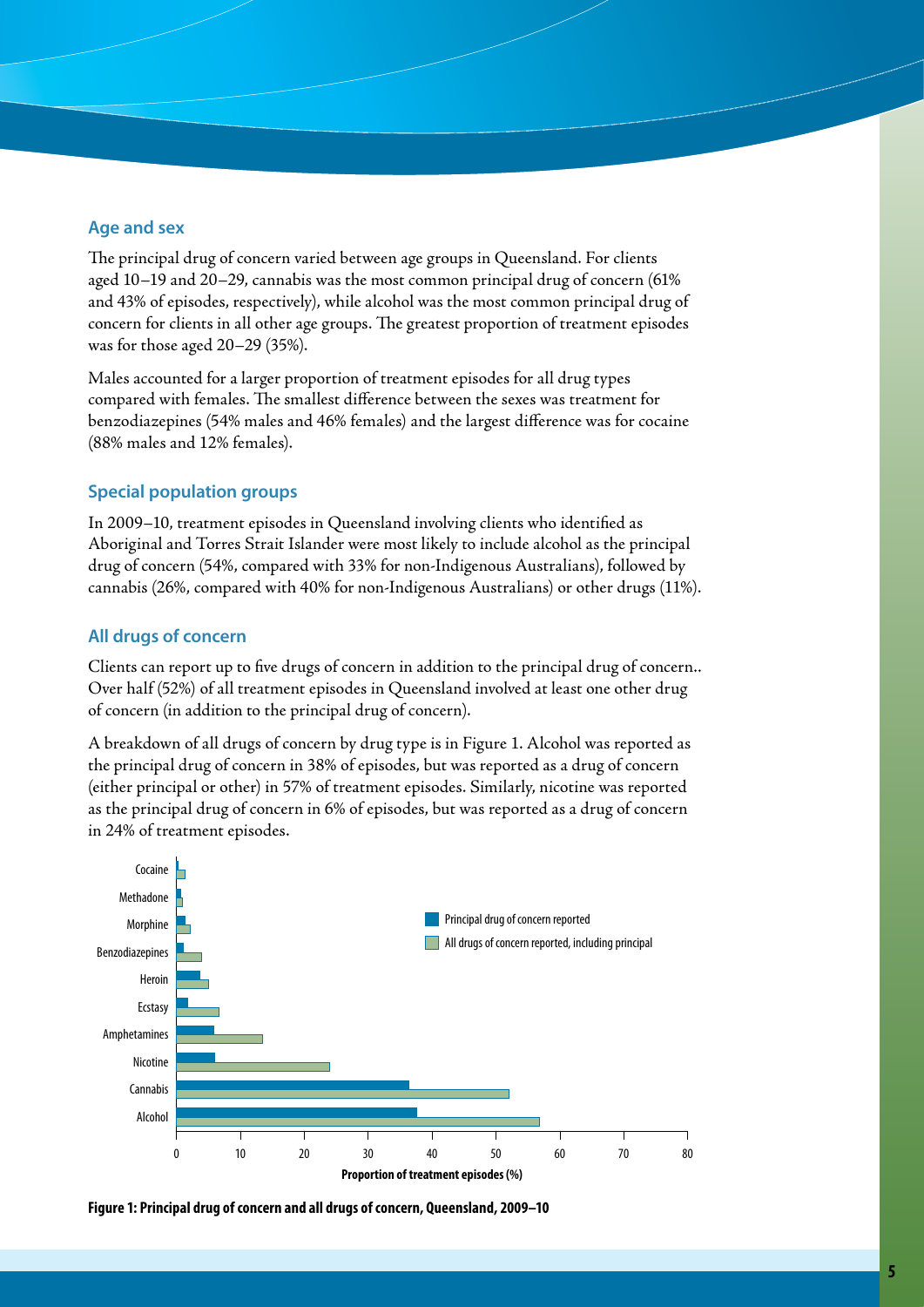#### **Alcohol**

In Queensland, alcohol was the most common principal drug of concern for which treatment was sought, each accounting for around 38% of closed treatment episodes in 2009–10. When all drugs of concern are considered (that is, the principal drug of concern and all other drugs of concern nominated by the client), 57% of episodes included alcohol.

Of the 8,576 episodes where alcohol was the principal drug of concern in 2009–10, the client, drug and treatment profiles were as follows:

#### *Client profile*

- • Seven in ten (71%) episodes were for male clients.
- • The median age of clients receiving treatment was 35 (males 34; females 37).
- • More than one-fifth (22%) of episodes involved clients who identified as Aboriginal and Torres Strait Islander.
- • Self-referral was the most common source of referral (38% of episodes), followed by referrals from correctional services (16%).

#### *Drug profile*

- • Over two in five (44%) alcohol episodes (3,797 treatment episodes) included at least one other drug of concern. In these episodes, 42% of other drugs were cannabis, 30% nicotine and 10% amphetamines.
- • Almost two-thirds (63%) of episodes involved clients who reported never having injected drugs. Another 4% of episodes involved clients who reported as currently injecting, while 13% involved clients who reported they had injected drugs in the past.

#### *Treatment profile*

- • Counselling was the most common main treatment type received (41% of episodes), followed by assessment only (26%) and information and education only (16%).
- • Treatment was most likely to take place in a non-residential treatment facility (66% of episodes), followed by an outreach setting (24%).
- • The median number of days for a treatment episode was 14 days*.*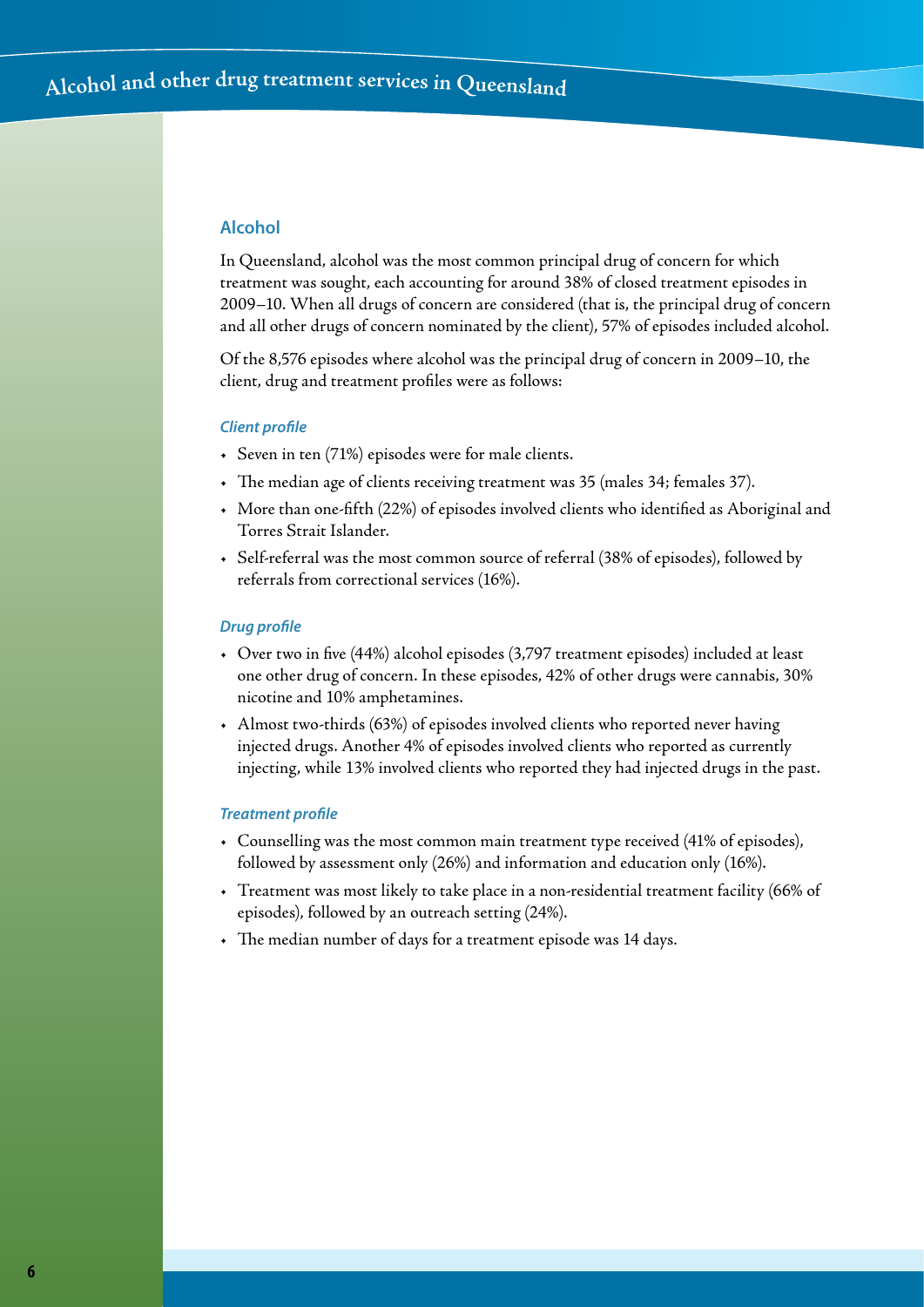## **Cannabis**

In Queensland, cannabis was almost as likely as alcohol to be the principal drug of concern for which treatment was sought, accounting for around 36% of closed treatment episodes in 2009–10. Alcohol accounted for 38% of treatment episodes.

Cannabis was reported in 52% (11,898) of all episodes (as either the principal or other drug of concern).

Of the 8,317 episodes where cannabis was the principal drug of concern in 2009–10, the client, drug and treatment profiles were as follows:

#### *Client profile*

- • Around three-quarters (76%) of episodes were for male clients.
- The median age of clients receiving treatment was 25 (males 24; females 26).
- • About one in ten (11%) episodes involved clients who identified as Aboriginal and Torres Strait Islander.
- • Police diversion was the most common source of referral (49% of episodes), followed by court diversion (24%).

#### *Drug profile*

- • Smoking was the most commonly reported usual method of use (96%), followed by ingestion at just over 1%.
- • Three in five (59%) (4,923) episodes included at least one other drug of concern—30% were for nicotine and 42% for alcohol.
- • Three-quarters (75%) of episodes involved clients who had never injected, while 14% involved clients who reported they had injected drugs in the past (4% between three and 12 months ago and 11% injected 12 or more months ago). Four per cent of episodes involved clients who reported currently injecting drugs.

#### *Treatment profile*

- • Information and education only was the most common main treatment type received (73% of episodes), followed by counselling (14%).
- • Treatment was most likely to take place in a non-residential treatment facility (76% of episodes), followed by an outreach setting (9%).
- • The median number of days for a treatment episode was one day.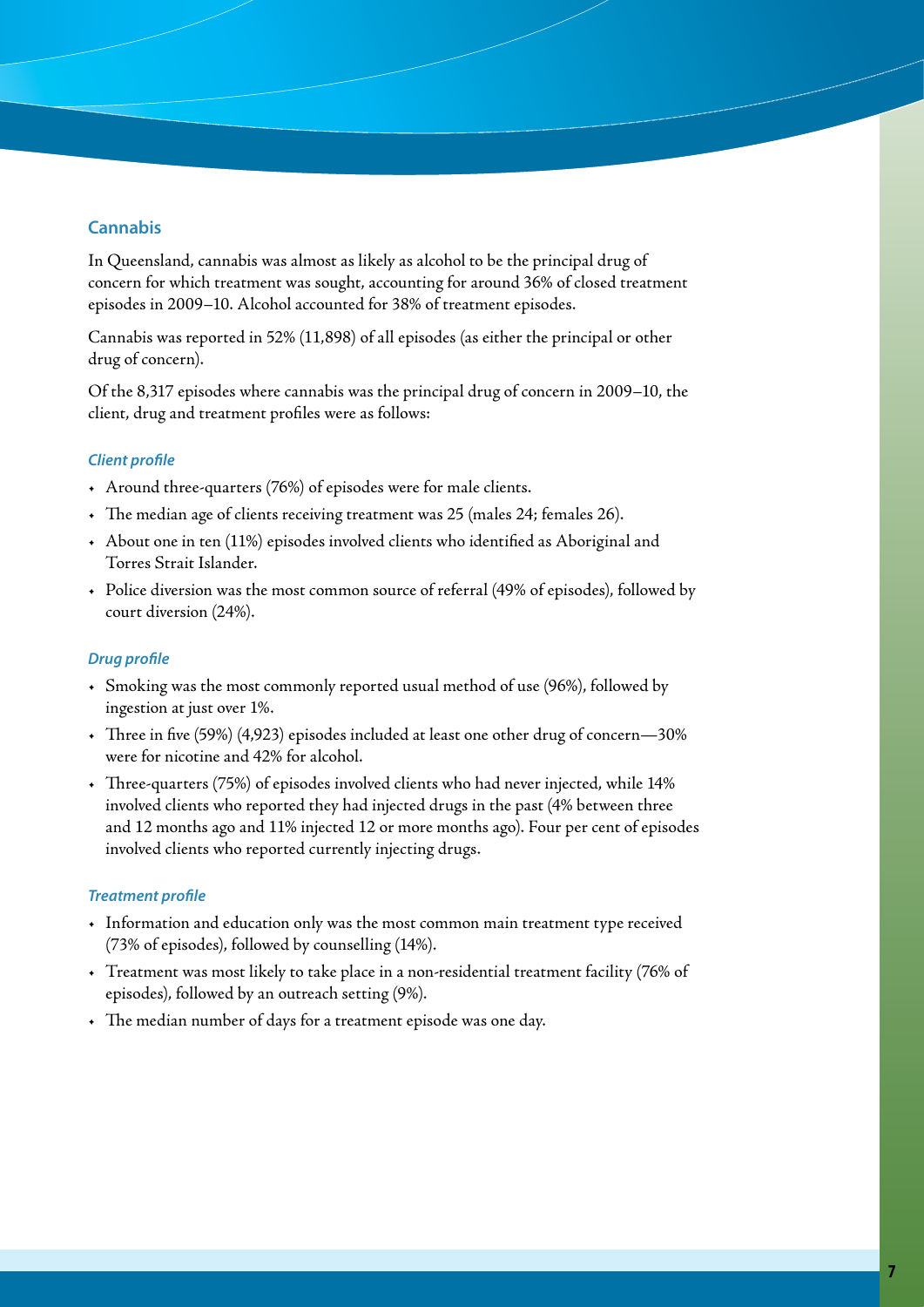#### **Nicotine**

In Queensland, due to a decline in the proportion of episodes for amphetamines (from 8% in 2008–09 to 6%), nicotine was the third most common principal drug of concern in Queensland accounting for around 6% of closed treatment episodes in 2009–10. Opioids as a group (8%) was higher than nicotine but no individual opioid such as heroin (4%), methadone (<1%) and morphine (1%) accounted for a greater proportion of episodes.

When all drugs of concern are considered (i.e. the principal drug of concern and all other drugs of concern nominated by the client), 24% of episodes included nicotine.

Of the 1,359 episodes where nicotine was the principal drug of concern in 2009–10, the client, drug and treatment profiles were as follows:

#### *Client profile*

- $\cdot$  Three in five (61%) episodes were for male clients.
- • The median age of clients receiving treatment was 29 and 28 (for males and females respectively).
- • Around 14% of episodes involved clients who identified as Aboriginal and Torres Strait Islander.
- • Police diversion was the most common source of referral (42% of episodes), followed by referrals from court diversion (21%). Similar patterns to those observed for cannabis.

#### *Drug profile*

- • Smoking was the most common usual method of use (96% of episodes).
- • Over half (56%) included at least one other drug of concern. Alcohol was a nominated other drug of concern in 38% of nicotine episodes, and cannabis in 37%.
- • Almost three-quarters (73%) of episodes involved clients who reported having never injected. Only 3% of nicotine episodes were for those who reported being current injectors.

#### *Treatment profile*

- • Information and education only was the most common main treatment type received (75% of episodes), followed by counselling and assessment only (both 11%).
- • Treatment was most likely to take place in a non-residential treatment facility (55% of episodes).
- • The median number of days for a treatment episode was one day.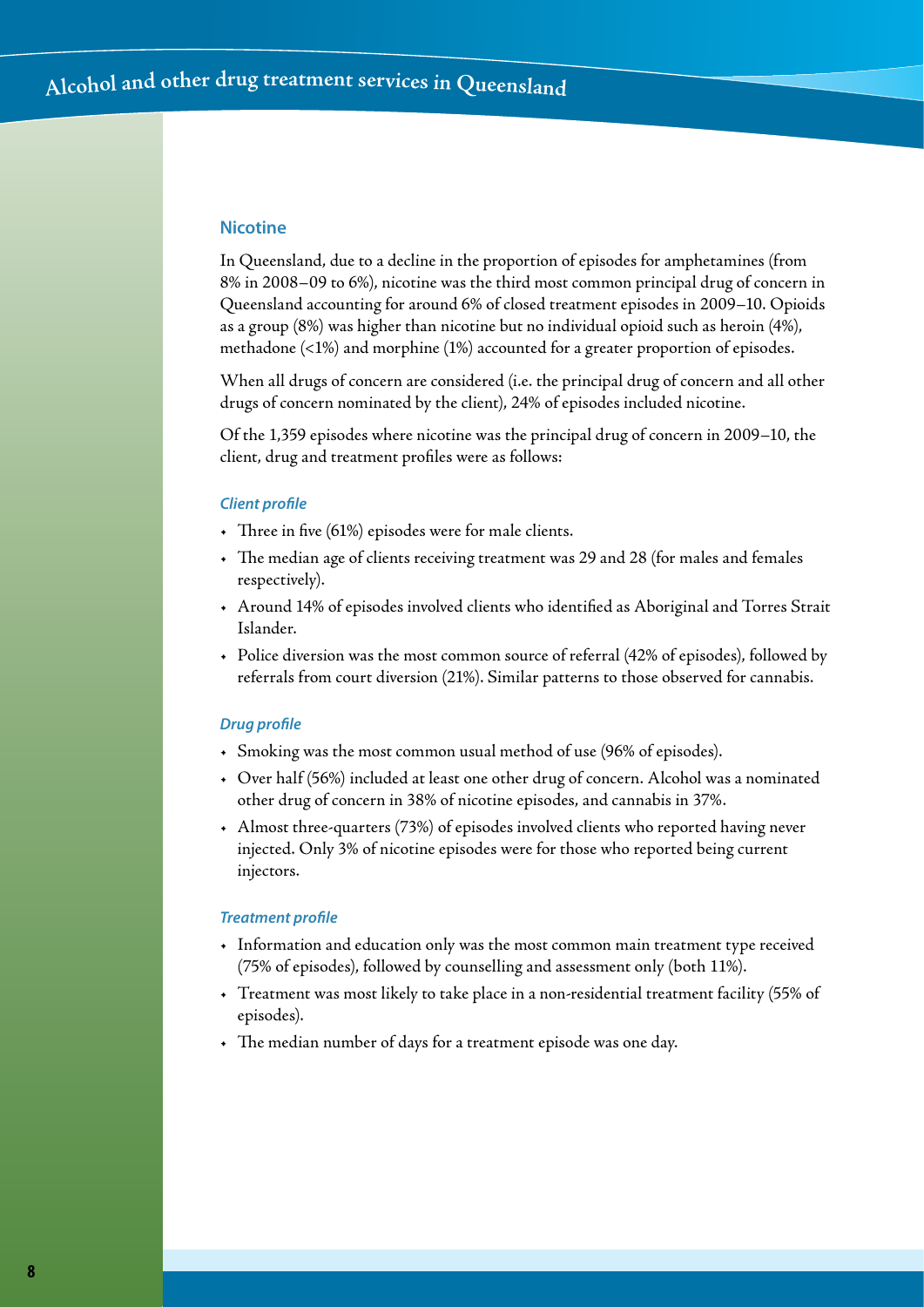## **Treatment programs**

The main treatment type is the principal activity, as judged by the treatment provider, which is necessary for completing the treatment plan for the principal drug of concern. Data presented in this section relate to clients seeking treatment in relation to their own or someone else's alcohol or other drug use, except for the sub-sections relating to principal drug of concern and treatment programs (which only include episodes for people seeking treatment for themselves).

Of all closed treatment episodes in Queensland, information and education only was the most common form of main treatment provided (42% of episodes), followed by counselling (28%) and assessment only (17%) (Table 2). This profile is due to the significant number of clients seen under the Diversion Program.

Queensland provided more information and education only and assessment only as a proportion of all treatments than was provided nationally in 2009–10. Conversely, Queensland provided proportionately less withdrawal management, support and case management, counselling and rehabilitation.

|                                           | Queensland <sup>(a)</sup> |               |               |               |               |               |               | Total (Australia)<br>$2009 - 10$ |                      |                      |
|-------------------------------------------|---------------------------|---------------|---------------|---------------|---------------|---------------|---------------|----------------------------------|----------------------|----------------------|
| Main treatment type                       | 2002<br>$-03$             | 2003<br>$-04$ | 2004<br>$-05$ | 2005<br>$-06$ | 2006<br>$-07$ | 2007<br>$-08$ | 2008<br>$-09$ | 2009<br>$-10$                    | Per<br>cent          | <b>Number</b>        |
| Withdrawal management<br>(detoxification) | 5.4                       | 7.9           | 4.4           | 5.4           | 4.7           | 5.4           | 6.4           | 5.5                              | 15.4                 | 22,534               |
| Counselling                               | 29.2                      | 27.7          | 32.4          | 22.6          | 23.5          | 27.1          | 25.0          | 27.8                             | 42.2                 | 61,990               |
| Rehabilitation                            | 7.4                       | 5.7           | 3.1           | 3.6           | 3.4           | 2.2           | 2.6           | 1.9                              | 5.1                  | 7,521                |
| Support and case management<br>only       | 4.2                       | 6.4           | 4.5           | 2.3           | 3.7           | 3.8           | 5.7           | 3.8                              | 8.7                  | 12,718               |
| Information and education only            | 45.1                      | 37.2          | 45.4          | 48.0          | 44.6          | 46.4          | 40.3          | 41.7                             | 8.9                  | 13,034               |
| Assessment only                           | 5.6                       | 11.5          | 8.0           | 14.2          | 18.4          | 12.5          | 18.0          | 17.3                             | 13.5                 | 19,803               |
| Other $(b)$                               | 3.1                       | 3.6           | 2.2           | 3.8           | 1.6           | 2.6           | 1.9           | 2.1                              | 6.3                  | 9,186                |
| Total (per cent)                          | 100.0                     | 100.0         | 100.0         | 100.0         | 100.0         | 100.0         | 100.0         | 100.0                            | 100.0                | $\ddot{\phantom{0}}$ |
| Total (number)                            | 14,195                    | 18,466        | 20,092        | 24,524        | 25,340        | 26,895        | 25,523        | 23,090                           | $\ddot{\phantom{a}}$ | 146,786              |

#### **Table 2: Main treatment type, Queensland(a) and Australia, 2003–04 to 2009–10 (per cent)**

(a) Numbers of episodes for Queensland have increased over time partly through improvements in data collection; however, time series comparisons should be made with caution because of concerns regarding data completeness.

(b) 'Other' includes treatment episodes where the main treatment type was reported as pharmacotherapy.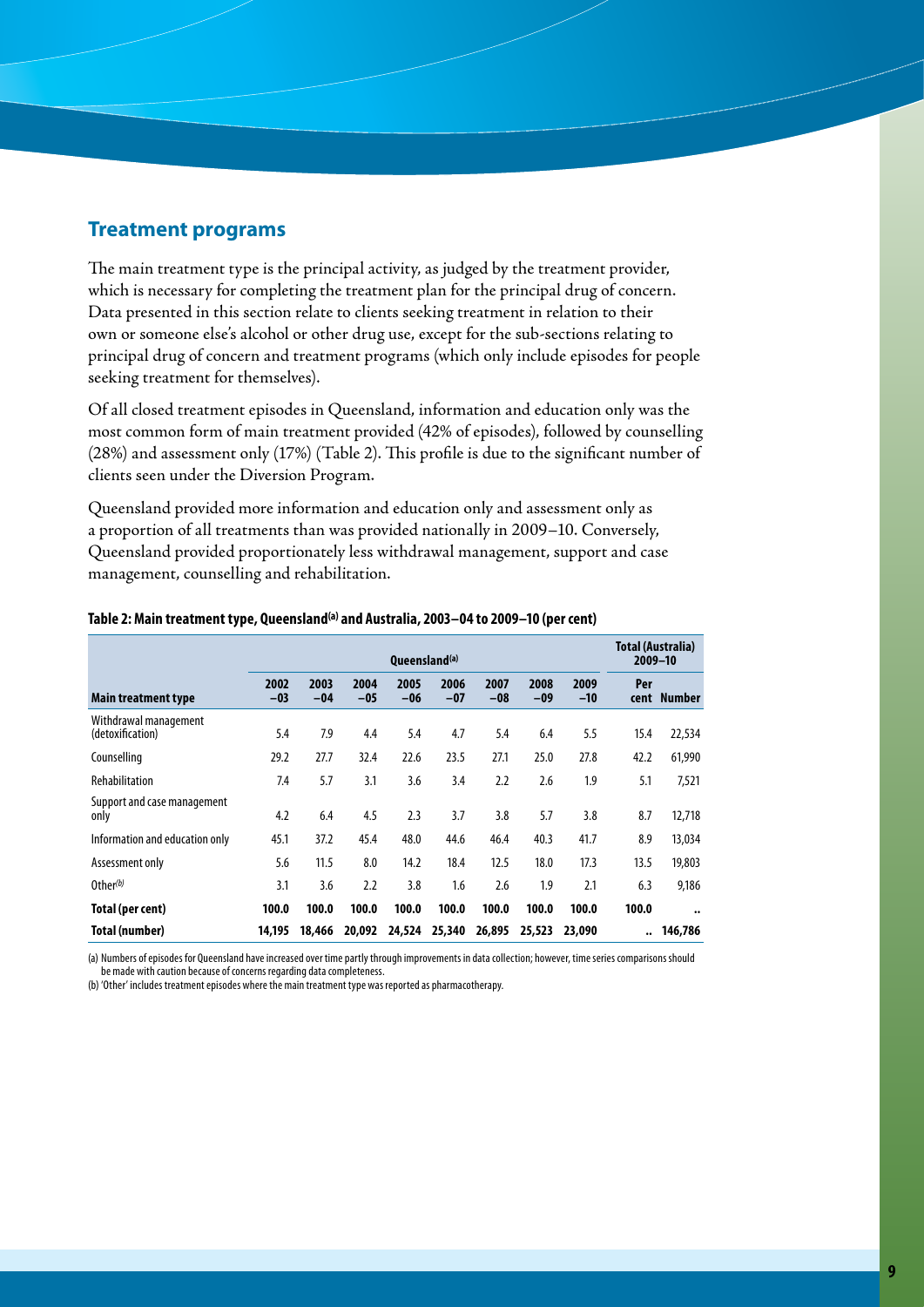#### **Information and education only**

Information and education only was the most common main treatment type reported in Queensland in 2009–10, accounting for 42% of closed treatment episodes (greater than the national proportion of 9%). Of the 9,621 episodes where information and education only was nominated as the main treatment type received, the client, drug and treatment profiles were as follows:

#### *Client profile*

- • Almost all episodes (100%) were for clients seeking treatment for their own drug use.
- • Nearly three quarters (74%) of episodes were for male clients.
- • The median age of persons receiving treatment was 25 (males 24; females 26).
- • Over one in ten (12%) of episodes involved clients who identified as being Aboriginal and Torres Strait Islander
- • Police diversion was the most common source of referral (56% of episodes), followed by court diversion programs (35%).

#### *Treatment profile*

- • Treatment was most likely to occur in a non-residential treatment facility (73% of episodes).
- • 92% of episodes ended because of expiation2 (the client had met all the conditions of a diversion program). The next most common reasons for episodes to end were that the client ceased to participate without notice (3%) or that the treatment was completed (3%).
- The median number of days for a treatment episode was one day.

#### *Principal drug profile*

• Cannabis was the most common principal drug of concern reported (64% of episodes) by people who received information and education for their own drug use, followed by alcohol and other drugs (both 14%).

<sup>2</sup> Ceased to participate at expiation refers to situations where the client has fulfilled their obligation to satisfy expiation requirements (e.g. participate in a treatment program to avoid having a criminal conviction being recorded against them) as part of a police or court diversion scheme and chooses not to continue with further treatment.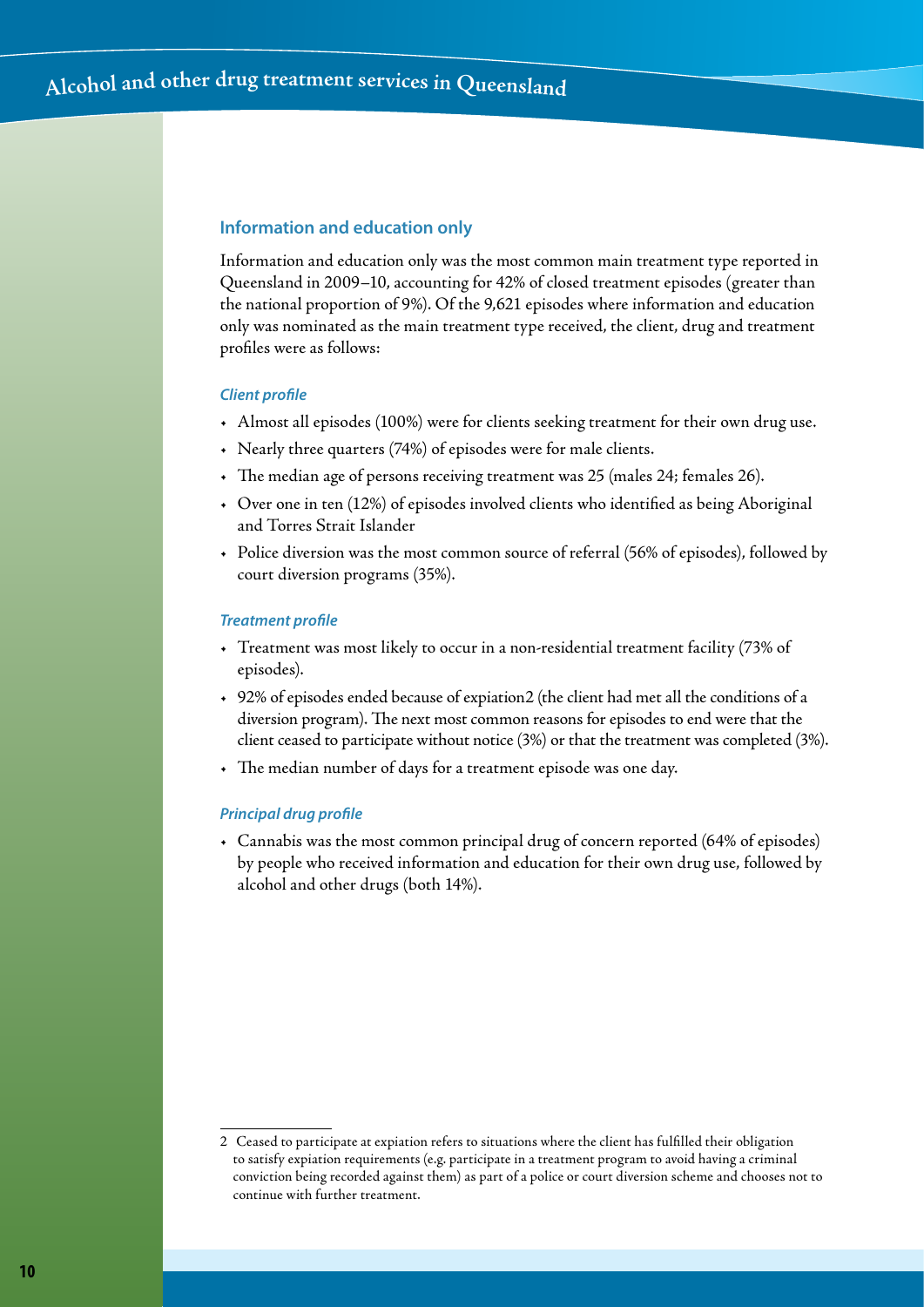## **Counselling**

Counselling was the second most common main treatment type reported in Queensland in 2009–10, accounting for 28% of closed treatment episodes. Of the 6,419 episodes where counselling was nominated as the main treatment received in 2009–10, the client, drug and treatment profiles were as follows:

#### *Client profile*

- • Almost all (98%) episodes were for clients seeking treatment for their own drug use.
- • Two-thirds (67%) of episodes were for male clients.
- • The median age of persons receiving treatment was 32 (males 31; females 34).
- • Almost one in five (17%) episodes involved clients who identified as Aboriginal and Torres Strait Islander.
- • Self-referral was the most common source of referral (40% of episodes), followed by referrals from correctional services (23%).

#### *Treatment profile*

- • Treatment was most likely to occur in a non-residential treatment facility (76% of episodes), followed by an outreach setting (19%).
- • Two in five (41%) of episodes ended because the client ceased to participate without notifying the service provider. The next most common reason for a treatment episode to end was that treatment was completed (32% of episodes).
- • The median number of days for a treatment episode was 36.

#### *Principal drug profile*

• Alcohol was the most common principal drug of concern reported (56% of episodes), followed by cannabis (19%).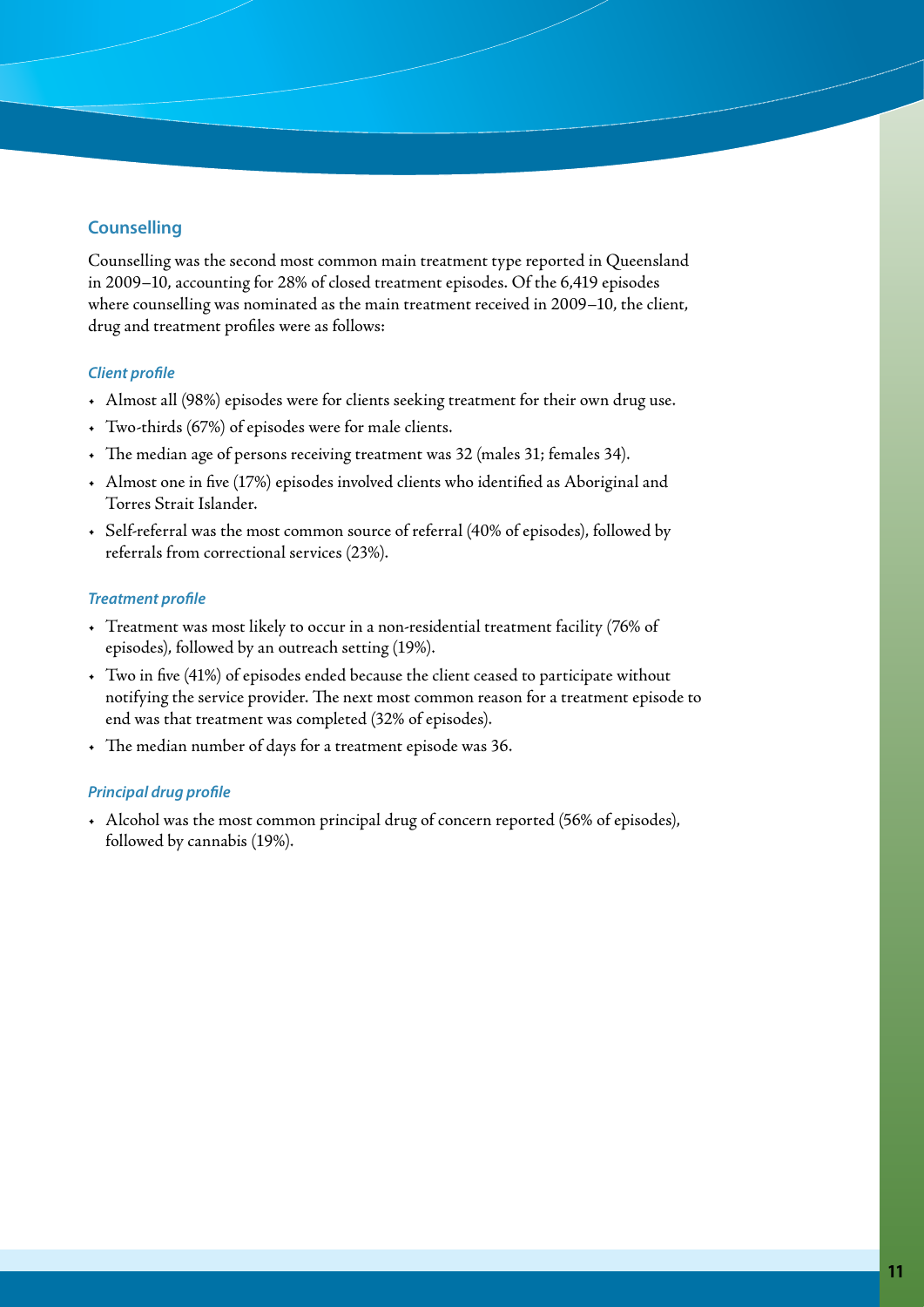#### **Assessment only**

Assessment only was the third most common main treatment provided in Queensland in 2009–10, and accounted for 17% of closed treatment episodes. Of the 3,982 episodes where assessment only was nominated as the main treatment type received in 2009–10, the client, drug and treatment profiles were as follows:

#### *Client profile*

- • Almost all episodes (99%) were for clients seeking treatment for their own drug use.
- • Seven in ten (72%) episodes were for male clients.
- • The median age of persons receiving treatment was 34 (males 34; females 36).
- • One in six (15%) of episodes involved clients who identified Aboriginal and Torres Strait Islander.
- • Self-referral was the most common source of referral (35%) of episodes, followed by referrals from correctional services (22%).

#### *Treatment profile*

- • Treatment was most likely to occur in a non-residential treatment facility (68% of episodes), followed by an outreach setting (29%).
- • Around 44% of episodes ended because treatment was completed, while 24% of episodes ceased without the client notifying the service provider.
- • The median number of days for a treatment episode was three days.

#### *Principal drug profile*

• Alcohol was the most common principal drug of concern reported (56%) by people who received assessment only for their own drug use, followed by cannabis (16%) and amphetamines (7%).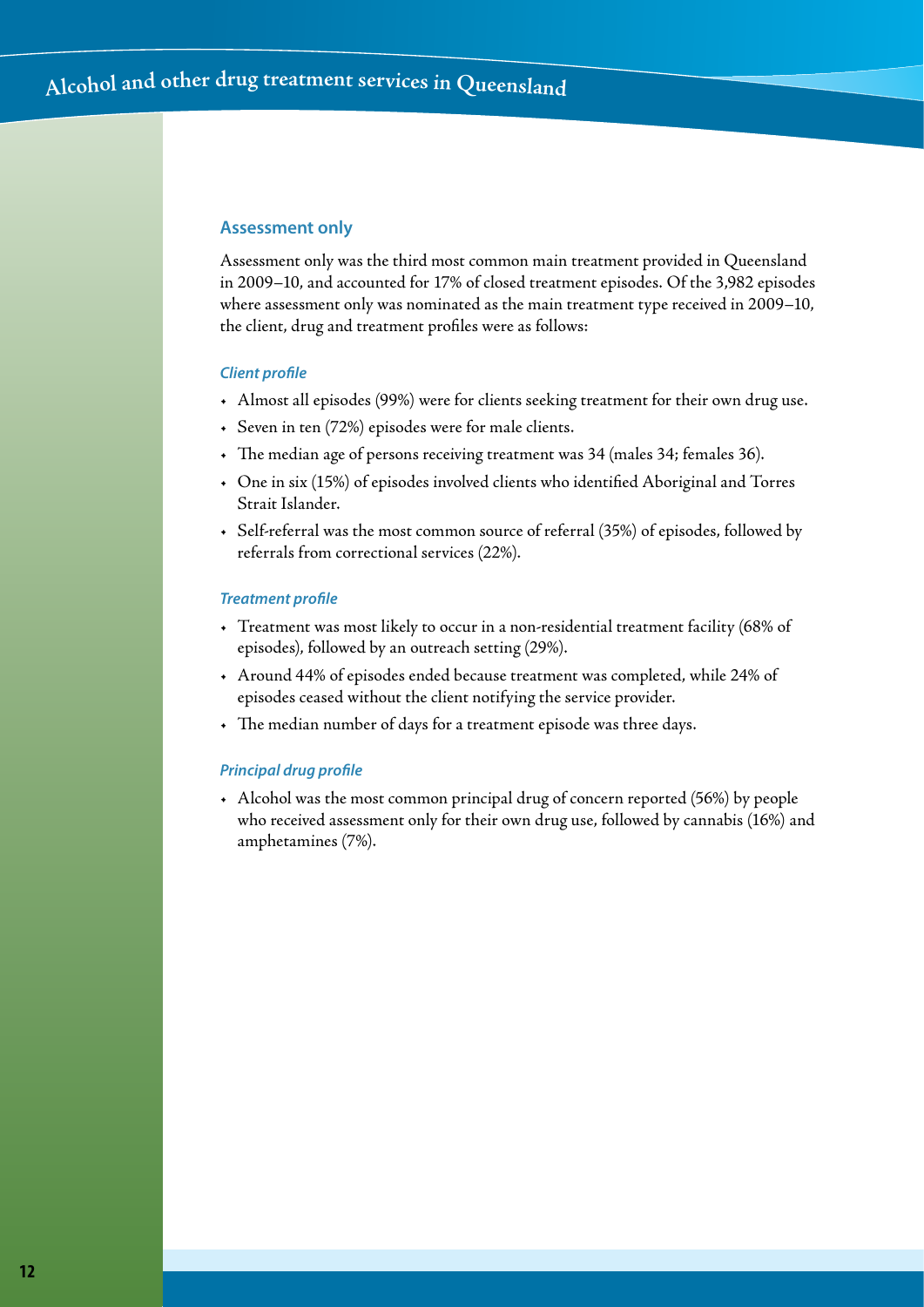# **Symbols**

- nil or rounded to zero
- not applicable

# **How to find out more**

If you would like more detailed data about Queensland's alcohol and other treatment services please contact the AIHW to discuss your needs. The document Alcohol and other drug treatment services NMDS Specifications 2009–10 outlines the process to be followed for unpublished data requests. This document is available from the AIHW web site at

< http://www.aihw.gov.au/publication-detail/?id=6442468251>.

# **Reference**

Australian Institute of Health and Welfare (AIHW) 2011. Alcohol and other drug treatment services in Australia 2009–10: report on the National Minimum Data Set. Drug treatment series no. 14. Cat. No. HSE 114. Canberra: AIHW.